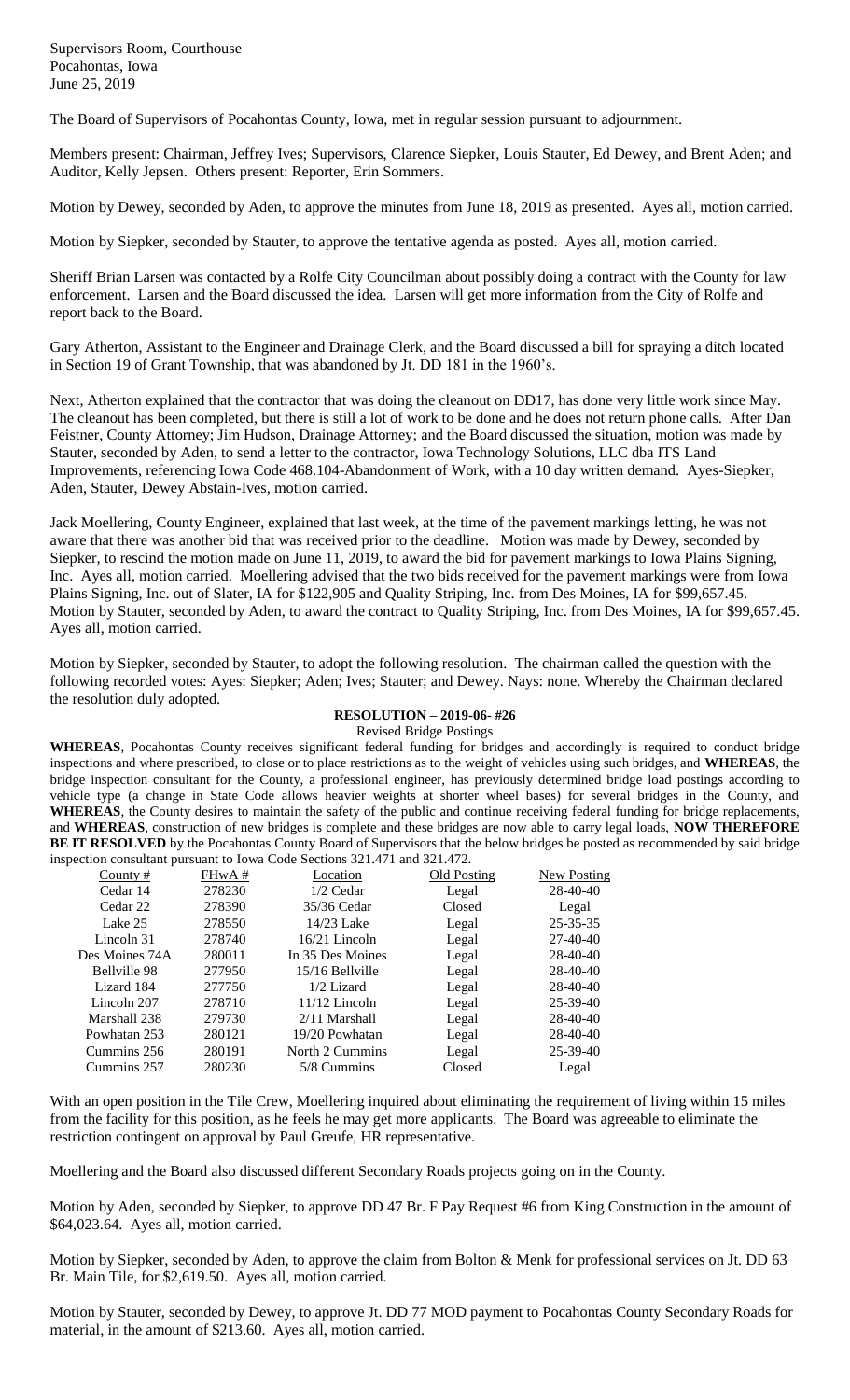Motion by Stauter, seconded by Siepker, to approve the following joint drainage district claims to Pocahontas County Secondary Roads. Ayes all, motion carried. Atherton explained that the majority of his time should be reimbursed through FEMA.

> Jt. DD 181 Little Clear, Material, \$427.20 Jt. DD 181 Little Clear, Labor, \$115.24 Jt. DD 181 Big Cedar, Labor, \$60.42 Jt. DD 181 Big Cedar, Labor, \$518.58

Calhoun County contacted Jepsen to let her know, that due to an error, the motion made on June 4, 2019 to levy Jt. DD 1- 54 Main A Tile & Br. 1 would need to be rescinded as there is not a need for the levy. Motion by Stauter, seconded by Aden, to rescind the motion to levy 302% or \$67,572.23 on Jt. DD 1-54 Main A Tile & Br. 1. Ayes all, motion carried.

Supervisor Dewey excused himself as he had another meeting to attend.

Motion by Stauter, seconded by Aden, to approve the levy of \$21,720.36 or 18% (Palo Alto County \$15,576.89 & Pocahontas County \$6,143.46) against all lands, tracts, real estate, highways, and railroads in Jt. DD 13 Waterway. Assessments in the amount less than \$5.00 shall be computed as \$5.00 as provided by law. No waivers given. Ayes all, motion carried.

Motion by Siepker, seconded by Aden, to approve the following levies against all lands, tracts, real estate, highways, and railroads in the following drainage districts. Assessments in the amount less than \$5.00 shall be computed as \$5.00 as provided by law. Parcels over \$500.00 are eligible for waivers on the drainage districted noted with waivers. Ayes all, motion carried.

| <b>DITCHES</b>          | % Assessed | <b>Total Levy</b> |            | Waiver    |
|-------------------------|------------|-------------------|------------|-----------|
| Jt. DD 35-37 Pocahontas |            | \$                | 36,673.85  | 10 yr. 5% |
| DD 41 Br. 18 & 19       | 99%        | \$                | 407,230.70 | 20yr 5%   |
| <b>DD 64</b>            | 101%       | \$                | 136,276.86 | 20yr 5%   |
| DD 60 Main              | 9%         | \$                | 30,210.96  | N/A       |
| <b>DD 182</b>           | 100%       | \$                | 11,940.00  | N/A       |
| <b>DD 51</b>            | 250%       | \$                | 15,003.63  | N/A       |
| DD 160 Main Open        | 41%        | \$                | 9,864.60   | N/A       |
| <b>DD 177 Main #1</b>   | 310%       | \$                | 310.00     | N/A       |

After reviewing the salary schedule submitted by each department administrator, motion was made by Siepker, seconded by Aden, to approve the FY20 wages. Ayes-Siepker, Aden, Ives Nays-Stauter, Motion carried.

Motion by Siepker, seconded by Stauter, to adopt the following resolution. The chairman called the question with the following recorded votes: Ayes: Siepker; Aden; Ives; and Stauter. Nays: none. Whereby the Chairman declared the resolution duly adopted.

## **RESOLUTION 2019-06 #27**

**WHEREAS,** it is desired to make appropriations for each of the service areas and the departmental budgets within the fiscal year beginning July 1, 2019 in accordance with Section 331.434(6) of the Code of Iowa. **NOW THEREFORE BE IT RESOLVED** by the Board of Supervisors of Pocahontas County, Iowa as follows:

- Section 1. The amounts by department with a service area on the following schedule are hereby appropriated from the resources of each fund as designated.
- Section 2. Subject to the provisions of other county procedures and regulations, and applicable state law, the appropriations authorized under Section 1 shall constitute authorization for the department to make expenditures or incur obligations of the funds effective July 1, 2019.
- Section 3. In accordance with Section 331.437 of the Code of Iowa, no department shall expend, or contract to expend, any money or incur any liability in excess of the amounts appropriated by this resolution.
- Section 4. If at any time during the FY 2019/2020 budget year, a department administrator recognizes the available appropriation is insufficient, they shall contact the County Auditor. The Auditor shall inform the Board, and recommend the appropriate action.

Section 5. The Auditor shall establish separate accounts for the appropriations authorized for the departments, and shall report the status of each account to the applicable department administrators monthly during the fiscal year. Section 6. All appropriations authorized pursuant to this resolution lapse at the close of business on June 30, 2020.

| Dept No.      | Department                | Amount        | Dept No.     | Department                |     | Amount       |
|---------------|---------------------------|---------------|--------------|---------------------------|-----|--------------|
| 01            | Board of Supervisors      | 346,547<br>S. | 26           | Environmental Health      | \$  | 76,802       |
| 02            | Auditor                   | 466,008<br>S. | 28           | <b>Medical Examiner</b>   | \$  | 21,068       |
| 03            | Treasurer                 | 373.811       | 33           | Libraries                 | \$  | 96,980       |
| 04            | County Attorney           | 294.361       | 36           | Ambulance                 |     | 49.592       |
| $0.5^{\circ}$ | <b>Sheriff</b>            | \$1,953,603   | 51           | Courthouse & Grounds      |     | 283,769      |
| 06            | Clerk of Court            | 72,800<br>S.  | 52           | Data Processing           |     | 133,800      |
| 07            | Recorder                  | 212,572       | 53           | <b>County Development</b> | \$  | 3.600        |
| 20            | Secondary Roads           | \$5,895,772   | 60           | Mental Health             |     | 382,632      |
| 21            | Veterans Affairs          | 71.439<br>S   | 75           | Homemaker Home Hlth Aid   | \$. | 589,966      |
| 22            | <b>Conservation Board</b> | 967.164       | 80           | <b>County Farm</b>        | \$. | 110,000      |
| 23            | Board of Health           | 710.227       | 99           | Non-Departmental          |     | \$2,498,598  |
| 24            | <b>Weed Commission</b>    | \$<br>5.065   | <b>TOTAL</b> |                           |     | \$15,800,551 |
| 25            | <b>Social Services</b>    | 184,375       |              |                           |     |              |

Motion by Aden, seconded by Siepker, to adopt the following resolution. The chairman called the question with the following recorded votes: Ayes: Siepker; Aden; Ives; and Stauter. Nays: none. Whereby the Chairman declared the resolution duly adopted.

## **RESOLUTION 2019-06-#28**

**WHEREAS**, it is desired to authorize the County Auditor to periodically transfer sums from the Rural Services Basic Fund to the Secondary Road Fund during the fiscal budget year, and, **WHEREAS**, said transfers must be in accordance with Section 331.432 of the Code of Iowa, **NOW THEREFORE BE IT RESOLVED** by the Board of Supervisors of Pocahontas County, Iowa as follows: Section 1. The total maximum transfer from the Rural Services Basic Fund to the Secondary Road Fund for the fiscal year beginning July 1, 2019 shall not exceed \$1,834,433.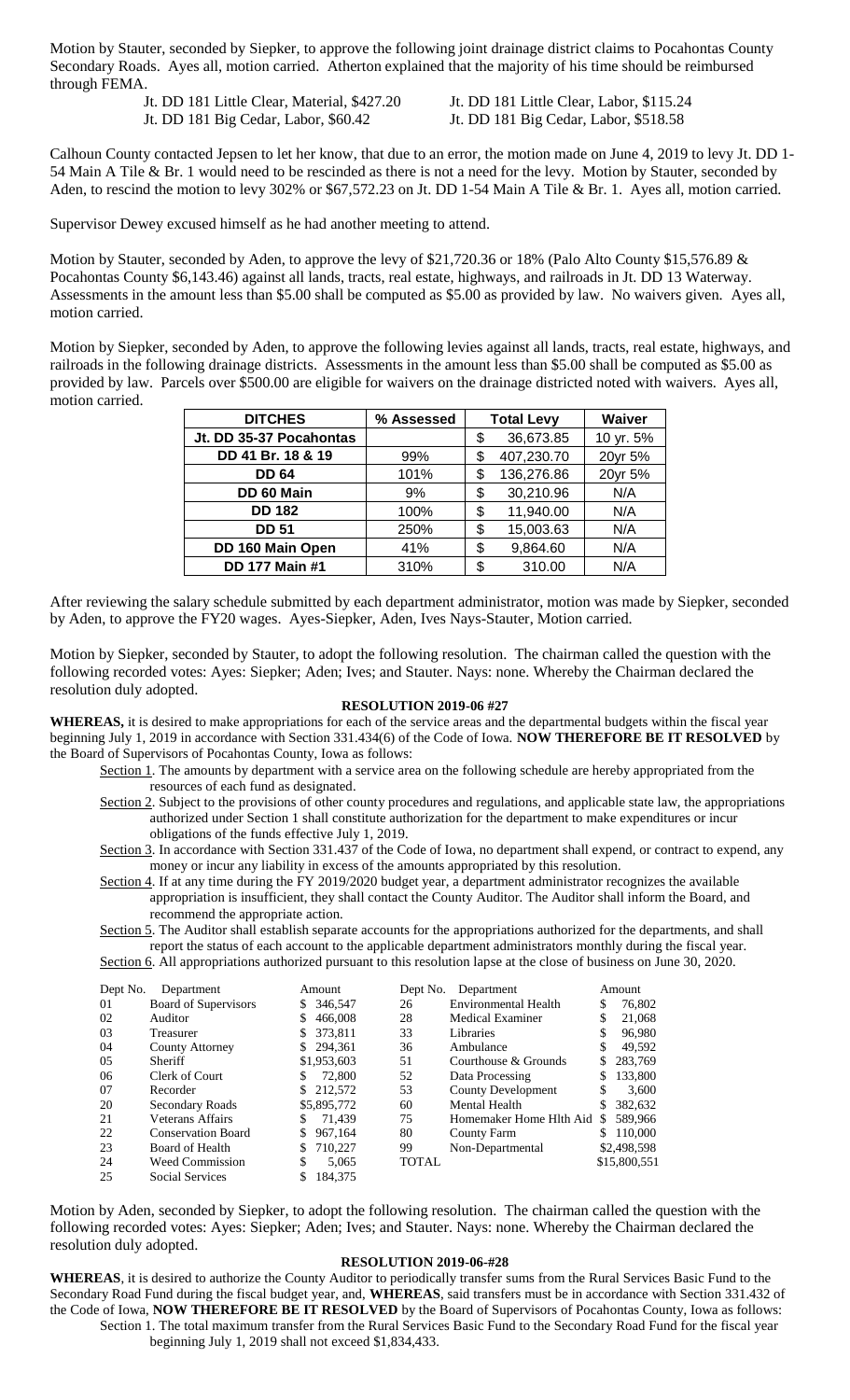- Section 2. Within ten (10) days of being notified of the apportionment of current property taxes, state replacement against property taxes, delinquent property taxes, and mobile home taxes, the Auditor may order a transfer from said funds to the Secondary Road Fund.
- Section 3. The amount of the transfer required by Section 2 shall be equal to the apportionment made under Section 2 respectively, multiplied by the ratio of said fund's total maximum transfer to the appropriate funds by the sum of said fund's total current property tax levy.
- Section 4 Notwithstanding the provision of Section 2 and 3, the amount of any transfer shall not exceed available fund balances in the transferring fund.
- Section 5. Notwithstanding the provisions of Sections 2 and 3, the amount of any transfer shall not exceed the amounts specified in Section 1.

Section 6. The Auditor is directed to adjust the books when said operating transfers are made and to notify the Treasurer and the County Engineer of the amount of said transfers.

Motion by Siepker, seconded by Aden, to acknowledge receipt of Manure Management Plans: (1) Frank South Wean-Finisher – ID# 58363 located in the NE SE, Section 28, Sherman Township with Iowa Select Farms, LP as owner & Keith Kratchmer as contact person; (2) Tweedie Finisher Farm – ID# 62990 located in the SW SE, Section 16, Dover Township with N Holdings, LLC as owner & Keith Kratchmer as contact person; and (3) Henry Finisher Farm – ID# 64710 located in the SW SE, Section 5, Powhatan Township with Santa Fe Farms, LLC as owner & Keith Kratchmer as contact person. Ayes all, motion carried.

Jepsen advised that Dr. George, the County Medical Examiner and Board of Health member is retiring and Dr. Boevers has agreed to transition into those positions. Jepsen and the Board also discussed upcoming events, training, and appointments to various Boards that will need to be appointed.

Motion by Stauter, seconded by Siepker, to approve the claims as presented with removing \$17.99 from claim #3144. Ayes all, motion carried. The following claims were audited and allowed:

| A & M Laundry                 | Supplies               | 66.86             | 1                            |
|-------------------------------|------------------------|-------------------|------------------------------|
| Adv Systems                   | Copier Lease           | 139.36            | 1                            |
| E Ahlrichs                    | Mileage                | 234.90            | $\mathbf{1}$                 |
| Alliant Energy                | Utilities              | 274.14            | 1                            |
| AmericInn                     | Training Exp           | 224.70            | 1                            |
| AP Air Inc                    | Parts                  | 40.00             | 1                            |
| C Archer                      | Services               | 40.00             | 1                            |
| Client                        | Mileage                | 176.58            | 2                            |
| N Betten                      | Mileage                | 341.17            | $\mathbf{1}$                 |
| Bi-State Elec                 | Scanner                | 515.00            | $\mathbf{1}$                 |
| <b>B</b> H Energy             | Natural Gas            | 109.74            | 3                            |
| Blacktop Serv Co              | Services               | 58151.64          | 1                            |
| Cal Co ECA                    | Utilities              | 10.50             | 1                            |
| Calhoun-Burns                 | Bridge Rate/Inspect    | 8894.19           | 1                            |
| Canon Financial Services, Inc | Lease                  | 175.07            | $\overline{4}$               |
| S Cash                        | Mileage                | 6.54              | 1                            |
| <b>CID</b>                    | Supplies               | 176.50            | 1                            |
| Century Link                  | Phone                  | 267.40            | 1                            |
| CenturyLink                   | Phone                  | 66.66             | 1                            |
| CenturyLink                   | Viper 911 Upgrade      | 317.16            | $\mathbf{1}$<br>$\mathbf{1}$ |
| D Cirks                       | Phone REIM             | 80.00<br>327.00   | $\mathbf{1}$                 |
| J Conlin<br>J Conlin          | Mileage                |                   | $\mathbf{1}$                 |
|                               | Phone                  | 25.00<br>126.82   | $\overline{c}$               |
| Counsel<br>O Cressler         | Lease<br>Mileage       | 142.62            | 2                            |
| O Cressler                    | Training               | 1976.30           | $\overline{c}$               |
| O Cressler                    | Training Meals         | 23.98             | $\mathbf{1}$                 |
| B Dahl                        | Phone                  | 25.00             | $\mathbf{1}$                 |
| Dist 3 Recorder Assoc         | Dues                   | 50.00             | $\mathbf{1}$                 |
| Doolittle Oil                 | Supplies               | 399.30            | $\mathbf{1}$                 |
| Hailey D Douglas              | Mileage                | 91.02             | $\mathbf{1}$                 |
| R Enockson                    | Training               | 117.22            | $\mathbf{1}$                 |
| Farm & Home                   | Supplies               | 554.95            | $\overline{c}$               |
| Daniel L Feistner             | Expense                | 275.00            | $\mathbf{1}$                 |
| Daniel L Feistner             | Office Chair           | 395.88            | $\mathbf{1}$                 |
| Feld Fire                     | Fire Ext Maint         | 195.00            | $\mathbf{1}$                 |
| Feld Fire                     | Fire Ext Testing       | 445.00            | $\mathbf{1}$                 |
| D Ferquson                    | Phone                  | 25.00             | 1                            |
| Ford Construction             | Restroom Construction  | 17172.09          | $\mathbf{1}$                 |
| Galls                         | Uniform                | 940.34            | 3                            |
| Genesis                       | Janitorial             | 750.00            | 1                            |
| Gilmore City                  | Utilities              | 69.40             | $\mathbf{1}$                 |
| T Grau                        | Expenses               | 830.16            | 1                            |
| Great American Financial Serv | Lease                  | 233.76            | $\overline{c}$               |
| City-Havelock                 | Community Cleanup      | 541.60            | 1                            |
| City-Havelock                 | FTM/RUT Havelock       | 667.56            | 1                            |
| Barbra J Hinners              | Uniform                | 23.28             | 1                            |
| K Hoffman                     | Mileage                | 18.53             | 1                            |
| Hannah G Hubbell              | Phone                  | 25.00             | $\mathbf{1}$                 |
| Huffcutt Concrete LLC         | Restroom Construction  | 140603.00         | $\overline{c}$               |
| HyVee AR                      | Jail Meds              | 330.21            | 1                            |
| IState Truck                  | Supplies               | 278.45            | $\mathbf{1}$                 |
| IA Lakes Elec                 | Electric               | 641.00            | 1                            |
| IA Lakes Elec                 | Tower Rental           | 55.00             | $\mathbf{1}$                 |
| IA Prison Ind                 | Signs                  | 234.98            | 1                            |
| IHCA                          | Dues                   | 562.50            | $\mathbf{1}$                 |
| ISAC                          | Training               | 210.00            | 1                            |
| ISCTA                         | Dues<br>Computers      | 250.00<br>2200.00 | $\,1\,$<br>$\mathbf{1}$      |
| ITsavvy LLC<br>J Ives         | BOS Ex                 | 1013.10           | $\mathbf{1}$                 |
| Jacks OK Tire                 | Tires/Parts            | 1312.00           | 1                            |
| Keep IA Beautiful             | HT Pride Prog FY 19/20 | 12000.00          | 1                            |
| M Klocke                      | Mileage                | 20.71             | 1                            |
| Brooke A Krips                | Phone                  | 25.00             | 1                            |
| LeadsOnline                   | software               | 1625.00           | $\mathbf{1}$                 |
| Troy Lenz                     | reimb. driveway        | 938.98            | 1                            |
| M D Products & Solutions      | LH bracket for fender  | 239.03            | 1                            |
| Machine Shop                  | drill bits             | 11.12             | $\mathbf{1}$                 |
| Machine Shop                  | tire/rim               | 83.57             | 1                            |
| Machine Shop                  | welding supplies       | 230.79            | $1\,$                        |